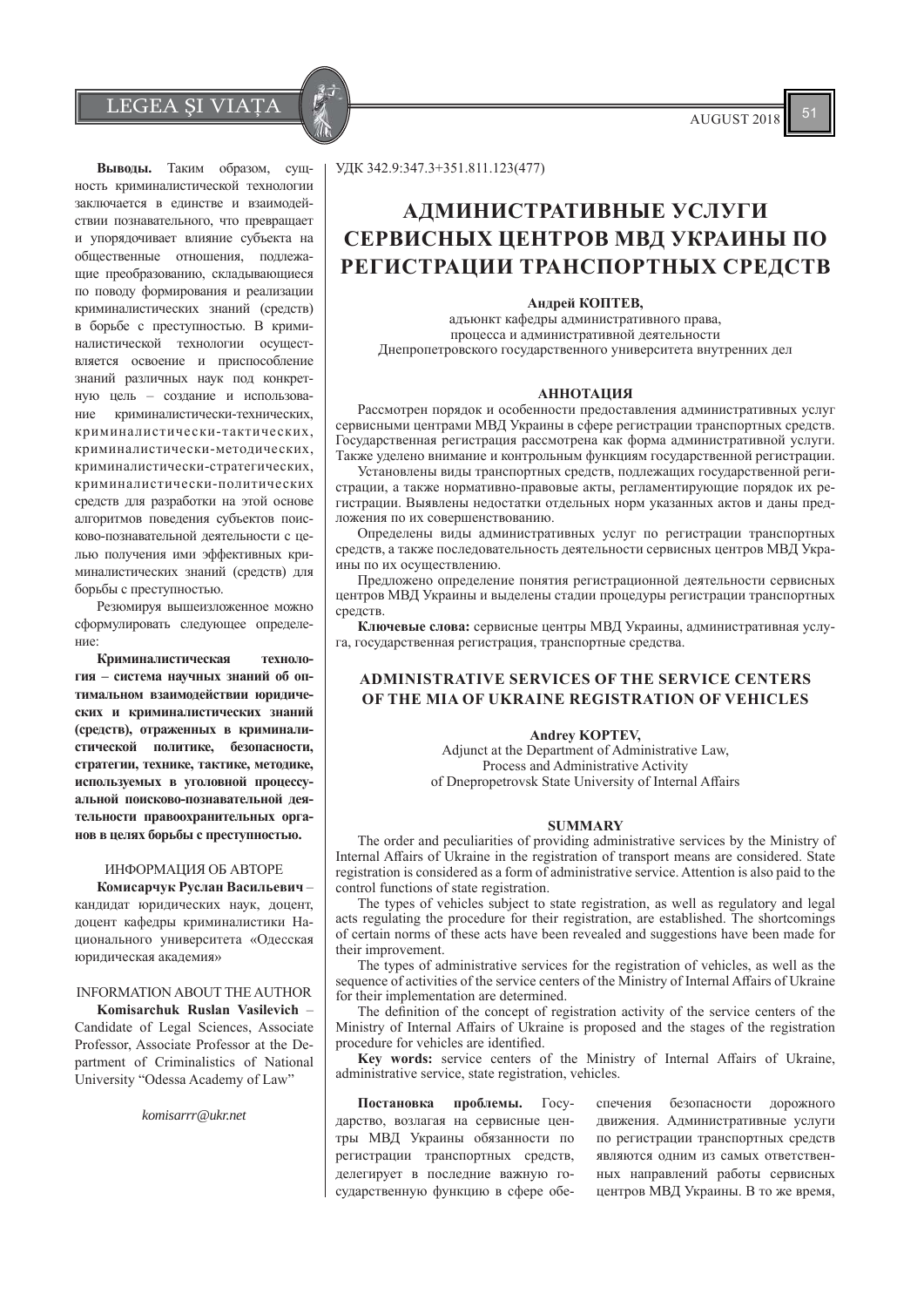$\overline{\text{AUGUST 2018}}$  LEGEA ȘI VIAȚA

анализ нормативно-правовых актов, регламентирующих регистрационную деятельность сервисных центров МВД Украины, свидетельствует о наличии в них недостатков, влияющих на качество предоставления административных услуг в этой сфере.

Актуальность темы исследования подтверждается степенью нераскрытости темы регистрационной деятельности сервисных центров МВД Украины, необходимостью совершенствование нормативно-правовой базы регистрационной деятельности сервисных центров МВД Украины, что предопределяет необходимость комплексного и всестороннего анализа данной темы.

Состояние исследования. Административные услуги, предоставляемые органами публичной администрации, стали предметом исследования многих ученных. Можно выделить работы таких ученных как В. Б. Аверьянов, А. Ф. Анлрюша, Н. А. Армаш, К. К. Афанасьев, Ю. П. Битяк. В. Т. Белоус. В. М. Бевзенко, Т. А. Буренко, А. Н. Буханевич. Н. В. Васильева. М. Ю. Вихляeb. Π. A. Βπaceнκo, B. M. Γapallivk. И. П. Голосниченко, Н. Л. Губерская, Е. Ф. Демский, П. В. Дихтиевский, В. С. Долечек, И. В. Дроздова, С. Б. Жара, Т. Е. Кагановская, Г. А. Калюжный, Е.А. Легеза и др.

Отдельно можно выделить работы, посвященные непосредственно предоставлению услуг в сфере безопасности дорожного движения. Это работы С. С. Савченко «Регистрационные процедуры в деятельности органов внутренних дел» (2011 год) [1], Д. В. Папандопуло «Государственная регистрация транспортных средств как мера противодействия их незаконному обороту» (2006 год) [2], В. В. Степаненко «Регистрационные производства в деятельности подразделений Государственной автомобильной инспекции МВД Украины» (2013 год) [3], А. И. Скорова «Административные акты Министерства внутренних дел в сфере обеспечения безопасности дорожного движения» (2016) [4]. В то же время, в указанных работах деятельности сервисных центров МВД Украины уделено мало внимания в связи с незначительным сроком их существования. Учитывая указанное, возникает необходимость рассмотрения вопроса предоставления административных услуг сервисными центрами МВД Украины относительно регистрации транспортных средств.

**Целью и задачей статьи является** рассмотрение порядка и особенностей предоставления административных услуг сервисными центрами МВД Украины в сфере регистрации транспортных средств, определение недостатков нормативно-правовой базы в этой сфере и разработки предложений по её усовершенствованию.

Изложение основного материала. Кроме формы контроля, государственная регистрация в научной литературе также рассматривается как форма и метод государственного управления, правовой институт и др. Мы же его будем рассматривать именно как административную услугу. Но в то же время, поскольку сервисные центры МВД Украины, прелоставляя алминистративные услуги по регистрации транспортных средств, осуществляющих при этом контроль за соответствием конструкции и технического состояния транспортных средств установленным требованиям законолательства, соблюотова, анием законодательства, определяющего порядок уплаты налогов и сборов (обязательных платежей), следует уделить внимание и контрольным функциям государственной регистрации.

К транспортным средствам, которые подлежат государственной регистрации, Закон Украины «О дорожном движении» относит автомобили, автобусы, мотоциклы всех типов, марок и моделей, самоходные машины, прицепы и полуприцепы к ним, мотоколяски, другие приравненные к ним транспортные средства и мопеды, используемые на автомобильных дорогах государственного значения [5].

Кроме того, Закон Украины «Об автомобильном транспорте» определяет особенности регистрации автомобильного транспорта в зависимости от сферы его применения. При этом выделяется 3 категории автомобильного транспорта: общего пользования, специального и специализированного назначения [6].

В примечании к статье 121 КУо-АП определен перечень транспортных средств, на которых может совершаться правонарушения в сфере

безопасности дорожного движения. К ним указанная норма относит все виды автомобилей, тракторы и другие самоходные машины, трамваи и троллейбусы, а также мотоциклы и другие транспортные средства [7]. Как видим, этот перечень транспортных средств не является тождественным с перечнем, определенным в статье 34 Закона Украины «О дорожном движении», в частности отсутствуют автобусы, мопеды, прицепы и полуприцепы, мотоколяски. Однако появляется такой вид транспортного средства как трактора. К тому же, норма КУоАП не дает исчерпывающего перечня транспортных средств, определяя, что ими могут быть и другие транспортные средства.

Считаем, что перечень транспортных средств, подлежащих государственной регистрации и за которые предусмотрена ответственность за невыполнение этой обязанности, должен быть илентичным. Слеловательно. необхолимо привести в соответствие часть 3 статьи 34 Закона Украины «О лорожном лвижении» и примечание к статье 121 КУоАП. Также, на наш взгляд, не корректным является VKAЗАНИЕ В СТАТЬЕ 34 ЗАКОНА УКРАИНЫ «О дорожном движении» на то, что государственной регистрации и учету подлежат предназначенные для эксплуатации на улично-дорожной сети общего пользования транспортные средства всех типов с последующей конкретизацией какие именно транспортные средства. Ведь в указанном перечне отражены не все типы транспортных средств.

Практически все типы транспортных средств, эксплуатируемые на улично-дорожной сети общего пользования, лелятся на механические и не механические. Но не все из них подлежат государственной регистрации и учету в сервисных центрах МВД Украины. К первым Правила дорожного движения относят транспортные средства, приводимые в движение с помощью двигателя. Этот термин распространяется на тракторы, самоходные машины и механизмы (кроме транспортных средств, рабочий объем двигателя которых не превышает 50 куб. см), а также троллейбусы и транспортные средства с электродвигателем мощностью свыше 3 кВт [8]. К не механическим транспортным средствам относятся те, которые предназначены для движе-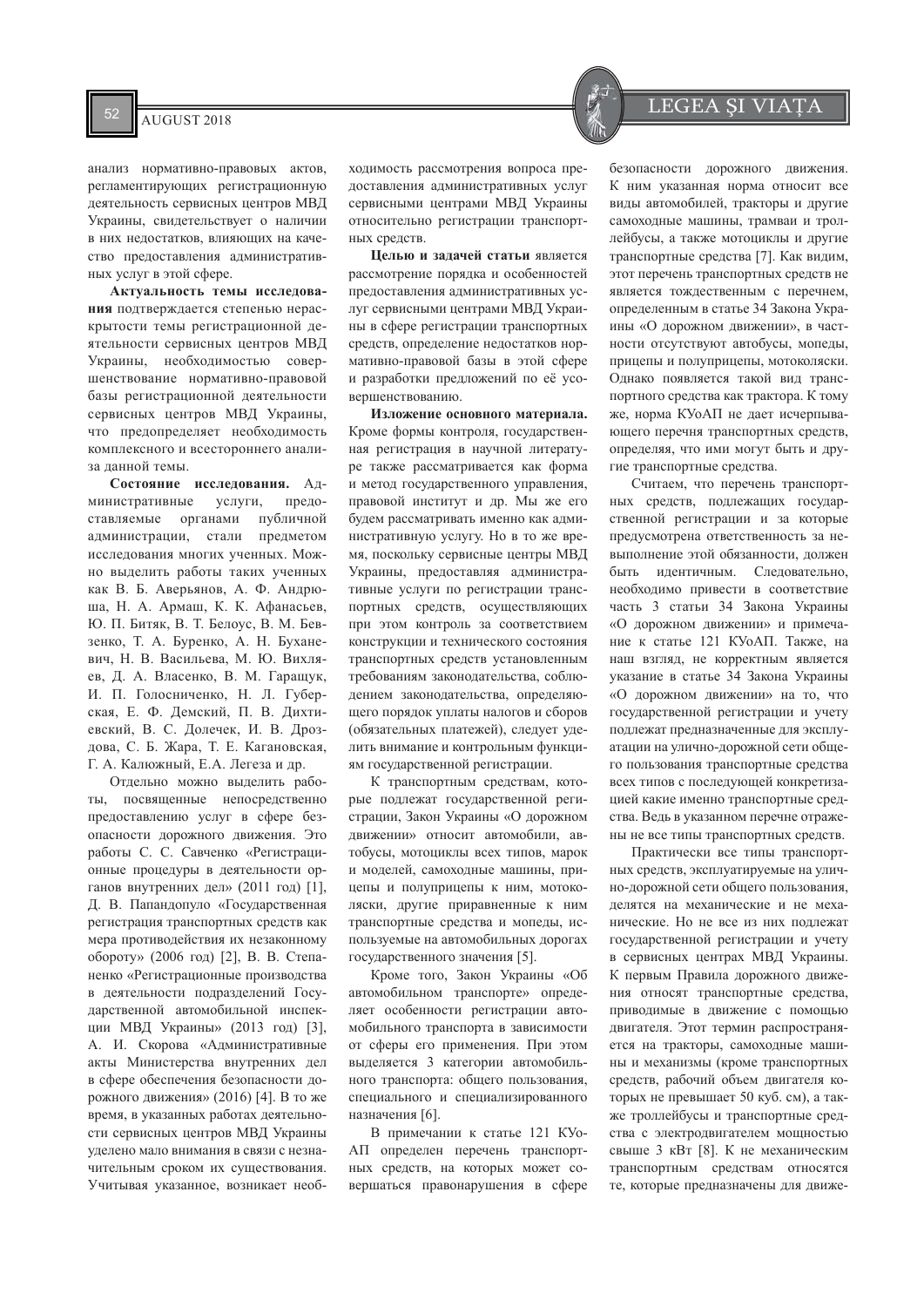$LEGEA \, \xi I \, \text{VIATA}$   $\left| \begin{array}{c} \xi \\ \xi \end{array} \right|$   $\left| \begin{array}{c} \xi \\ \xi \end{array} \right|$   $\left| \begin{array}{c} \xi \\ \xi \end{array} \right|$   $\left| \begin{array}{c} \xi \\ \xi \end{array} \right|$ 

ния в составе с механическим транспортным средством (прицепы, полуприцепы) или приводятся в движение с помощью мускульной силы людей (велосипеды и др.) или животных (гужевые повозки, сани и др.) [9, с. 29; 10, с. 35]. Итак, немеханические транспортные средства, кроме прицепов и полуприцепов, не подлежат государственной регистрации.

Среди транспортных средств, перечисленных в части 3 статьи 34 Закона Украины «О дорожном движении», отдельно следует выделить такой вид как мопеды. Это объясняется тем, что законодатель в указанной норме закрепил условие, при котором мопеды подлежат государственной регистрации - в случае использования на дорогах государственного значения. Отсюда следует, что когда мопед эксплуатируется в городе или другом населенном пункте на улично-дорожной сети, он не подлежит государственной регистрации, а для того, чтобы выехать на дорогу государственного значения, владельцу или другому лицу, которое эксплуатирует его на законных основаниях необхолимо зарегистрировать это транспортное средство. Это выглядит не совсем логично и практика идет таким образом, что все мопеды регистрируются в территориальных подразделениях сервисных центров МВД Украины с выдачей соответствующего свидетельства о регистрации транспортного средства и номерных знаков. Также реестр судебных решений дает основания говорить о наличии практики привлечения к ответственности работниками полиции за эксплуатацию мопедов без государственной регистрации, даже если такая эксплуатация осуществляется не на дорогах государственного значения. В целом поддерживаем необходимость государственной регистрации мопедов и их учета, ведь статистические данные показывают, что значительное количество ДТП совершается с участием таких транспортных средств. Но, на наш взгляд, привлечение к административной ответственности в таком случае по статье 121 КУоАП является незаконным, ведь это противоречит требованиям части 3 статьи 34 Закона Украины «О дорожном движении». Суды также в большинстве случаев принимают сторону истцов и отменяют вынесенные работниками полиции постановления

о привлечении к административной ответственности.

Учитывая это, предлагаем внести изменения в часть 3 статьи 34 Закона Украины «О дорожном движении», а именно:

1) слова «всех типов» заменить на «таких типов»;

2) слова «используемых на автомобильных дорогах государственного значения» - исключить.

В связи с этим возникает необходимость внесения изменений и в статью 121 КУоАП, а именно в примечании к данной статье слова «все виды автомобилей, тракторы и другие самоходные машины, трамваи и троллейбусы, а также мотоциклы и другие транспортные средства» заменить словами «транспортные средства следующих типов: автомобили, автобусы, мотоциклы всех типов, марок и моделей, самоходные машины, прицепы и полуприцепы к ним, мотоколяски, другие приравниваемые к ним транспортные средства и мопеды».

Таким образом, проанализировав содержание Закона Украины «О дорожном лвижении», а также постановление Кабинета Министров Украины от 07.09.1998 № 1388 относительно государственной регистрации транспортных средств, её цели, можно сделать вывод, что регистрационная деятельность сервисных центров МВД Украины является не государственной регистрацией транспортных средств, но и их перерегистрации и снятии с учета.

Определим виды административных услуг по регистрации транспортных услуг, а также последовательность деятельности сервисных центров МВД Украины по их осуществлению.

В зависимости от типа транспортных средств выделяют следующие виды административных услуг сервисных центров МВД Украины при осуществлении регистрационной деятельности:

1) регистрация, перерегистрация транспортных средств всех категорий отечественного производства и стран СНГ или отдельных агрегатов;

2) регистрация, перерегистрация колесных транспортных средств всех категорий иностранного производства;

3) регистрация, перерегистрация мототранспорта отечественного произволства и стран СНГ:

4) регистрация, перерегистрация мототранспорта иностранного производства;

5) регистрация, перерегистрация прицепов отечественного производства и стран СНГ;

6) регистрация, перерегистрация прицепов отечественного и иностранного производства;

7) регистрация, перерегистрация мопедов или их отдельных агрегатов.

С созданием сервисных центров МВД Украины несколько изменилась процедура предоставления государственной услуги по регистрации транспортных средств. Она стала более удобной, доступной для потребителя и предоставляется в более сжатые сроки. Поэтому для определения стадий процедуры регистрации транспортных средств рассмотрим практику деятельности сервисных центров МВД Украины на примере предоставления государственной услуги по регистрации, перерегистрации транспортных средств всех категорий отечественного производства и стран СНГ с выдачей свидетельства о регистрации и номер-HUY 3H3KOR

Панная алминистративная услуга предоставляется в течение одного дня на основании заявления физического лица или представителя юридического лица. К заявлению прилагаются: 1) документ, удостоверяющий личность; 2) документ, подтверждающий правомерность приобретения, получения, ввоза, таможенного оформления транспортного средства; документ, где указана стоимость транспортного средства (для первичной регистрации транспортного средства); 3) документ о соответствии конструкции транспортного средства установленным требованиям безопасности дорожного движения; 4) платежные документы (квитанции), подтверждающие оплату государственной услуги и плату за бланковую и специальную продукцию.

После этого должностное лицо сервисного центра МВД Украины рассматривает заявление и приложенные к нему документы, а соответствующее уполномоченное лицо сервисного центра МВД Украины осуществляет осмотр транспортного средства и проверку его по имеющимся базам данных, на основании чего принимается решение о регистрации транспортного средства.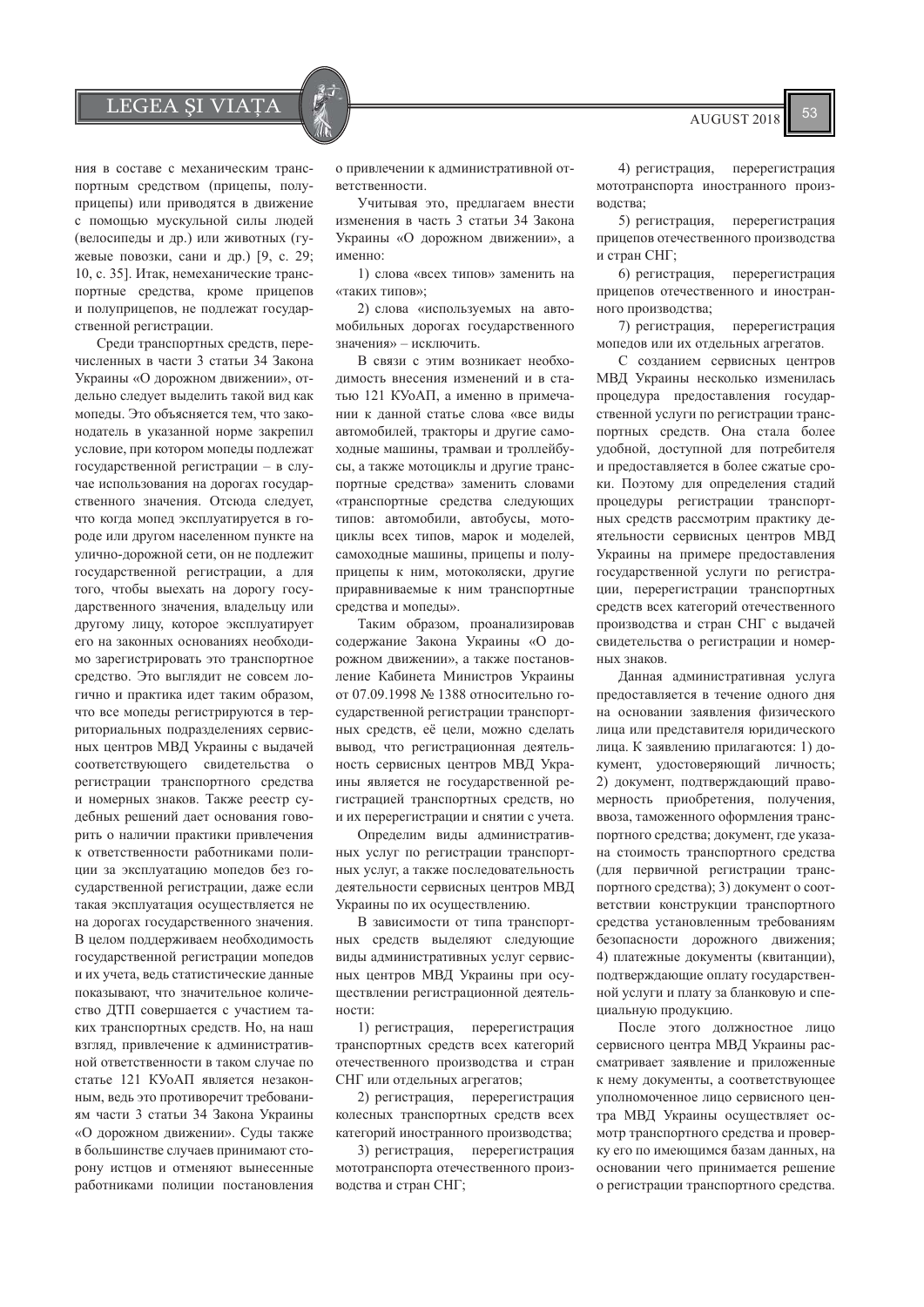Осмотр транспортного средства проводится по месту его регистрации, а по заявлению владельца транспортного средства может проводиться по месту его расположения, если транспортное средство имеет технические неисправности. Об осмотре транспортного средства уполномоченное лицо сервисного центра МВД Украины делает соответствующую отметку на заявлении или составляет акт технического осмотра транспортного средства, приобщается к регистрационно-транспортному делу.

В случае проведения экспертизы транспортного средства по проверке идентификационных номеров составных частей транспортного средства, к регистрационно-транспортному делу также приобщается заключение эксперта.

После проведения всех необходимых проверок в заявление о регистрации транспортного средства вносятся соответствующее решения, которые полписывается лолжностным липом сервисного нентра МВЛ Украины. В случае принятия положительного решения о предоставлении государственной услуги заявителю вылается свилетельство о регистрации транспортного средства и номерные знаки на транспортное средство. В свидетельство о регистрации транспортного средства заносятся данные о его владельце. По отдельному заявлению лица в графе «особые отметки» могут быть указаны лица, имеющие право пользования транспортным средством.

О каждой регистрации транспортного средства составляется электронная карточка со сведениями о транспортном средстве и его владельце. Документы регистрационно-транспортного дела подшиваются уполномоченным лицом сервисного центра МВД и хранятся в течение срока, установленного законодательством.

В случае отказа в предоставлении государственной услуги заявитель должен получить от должностного лица сервисного центра МВД Украины письмо с обоснованием причин такого отказа.

Учитывая указанную выше практику деятельности сервисных центров МВД Украины, а также то, что на сегодня административные услуги по регистрации транспортных средств предоставляются достаточно быстро.

а именно в течение дня, считаем выделить следующие стадии процедуры регистрации транспортных средств:

1) принятие заявления и необходимых к нему документов;

2) проверка должностным лицом сервисного центра МВД Украины необходимых документов и осуществления оплаты услуги;

3) обзор экспертом транспортного средства и проверка его по имеющимся базам данных;

4) выдача регистрационных документов и номерных знаков на транспортное средство или письмо с обоснованием причин отказа в регистрации транспортного средства.

Выводы. Таким образом, рассмотрев услуги сервисных центров МВД Украины по осуществлению регистрации транспортных средств, сделаны следующие выводы:

1. Понятие регистрации транспорт-НЫХ СРЕЛСТВ ЯВЛЯЕТСЯ ПРОИЗВОЛНЫМ ОТ таких понятий как регистрация и государственная регистрация и относится к легитиманионному вилу госуларственной регистрации, поскольку приводят к определенным юрилическим последствиям. а именно дает разрешение на эксплуатацию транспортного средства на улично-дорожной сети.

2. Обоснована необходимость приведения в соответствие части 3 статьи 34 Закона Украины «О дорожном движении» и примечание к статье 121 КУоАП в части определения перечня транспортных средств, подлежащих государственной регистрации, а также исключение из Закона условия, при котором мопеды подлежат государственной регистрации - в случае использования их на дорогах государственного значения. Учитывая это, предложено внести соответствующие изменения в Закон Украины «О дорожном движении» и КоАП.

3. Под регистрационной деятельностью сервисных центров МВД Украины предложено понимать осуществление государственной регистрации транспортных средств, их перерегистрации и снятия с учета. Выделены следующие виды административных үслүг, предоставляемые сервисными центрами МВД Украины при осуществлении регистрационной деятельности: регистрация, перерегистрация транспортных средств всех категорий

отечественного производства и стран СНГ или отдельных агрегатов; регистрация, перерегистрация колесных транспортных средств всех категорий иностранного производства; регистрация, перерегистрация мототранспорта отечественного производства и стран СНГ; регистрация, перерегистрация мототранспорта иностранного производства; регистрация, перерегистрация прицепов отечественного производства и стран СНГ; регистрация, перерегистрация прицепов отечественного иностранного производства; регистрация, перерегистрация мопедов или их отдельных агрегатов.

4. Выделены 4 стадии процедуры регистрации транспортных средств:

1) принятие заявления и необходимых к нему документов;

2) проверка должностным лицом сервисного центра необходимых документов и осуществление оплаты услуги:

3) обзор экспертом транспортного средства и проверка его по имеющимся базам ланных:

4) вылача регистрационных локументов и номерных знаков на транспортное средство или письмо с обоснованием причин отказа в регистрации транспортного средства.

# Список использованной литературы:

1. Савченко С. С. Реєстраційні процедури в діяльності органів внутрішніх справ: дис. ... канд. юрид. наук: 12.00.07. Сімферополь: Крим. юрид. інститут ОДУВС, 2011. 184 с.

2. Папандопуло Д.В. Государственная регистрация транспортных средств как мера противодействия их незаконному обороту: дис. ... канд. юрид. наук: 12.00.14. Ростов-на-Дону: Ростов юрид. институт МВД России.

3. Степаненко В. В. Ресстраційні провадження в діяльності підрозділів Державної автомобільної інспекції МВС України: дис. ... канд. юрид. наук: 12.00.07. Луганськ: Луган. держ. ун-т внутр. справ, 2013. 196 с.

4. Скоров О. І. Адміністративні акти Міністерства внутрішніх справ в сфері забезпечення безпеки дорожнього руху: дис. ... канд. юрид. наук: 12.00.07. Дніпро: Дніпропет. держ. ун-т внутр. справ. 2016. 203 с.